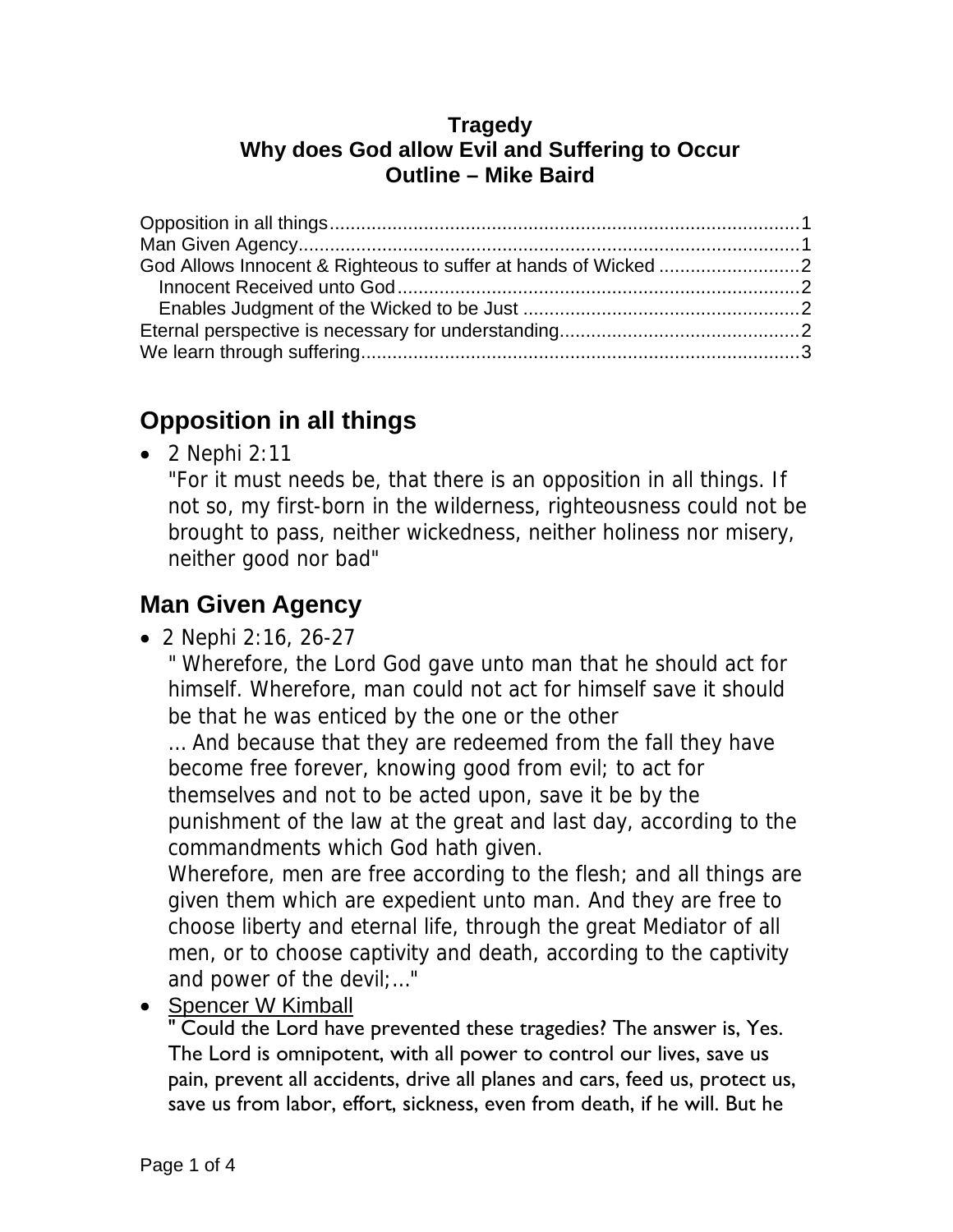will not.

We should be able to understand this, because we can realize how unwise it would be for us to shield our children from all effort, from disappointments, temptations, sorrows, and suffering.

The basic gospel law is free agency and eternal development. To force us to be careful or righteous would be to nullify that fundamental law and make growth impossible. " (Faith Precedes the Miracle, pg 96)

## **God Allows Innocent & Righteous to suffer at hands of Wicked**

## *Innocent Received unto God*

 $\bullet$  Alma 14:11

" for behold the Lord receiveth them up unto himself, in glory"

• Alma 60:13

" therefore ye need not suppose that the righteous are lost because they are slain; but behold, they do enter into the rest of the Lord their God"

## *Enables Judgment of the Wicked to be Just*

• Alma 14:11

" he doth suffer that they may do this thing, or that the people may do this thing unto them, according to the hardness of their hearts, that the judgments which he shall exercise upon them in his wrath may be just; and the blood of the innocent shall stand as a witness against them, yea, and cry mightily against them at the last day"

 $\bullet$  Alma 60:13

" For the Lord suffereth the righteous to be slain that his justice and judgment may come upon the wicked;"

D&C 103:3

" For I have suffered them thus far, that they might fill up the measure of their iniquities, that their cup might be full;"

# **Eternal perspective is necessary for understanding**

• Spencer W Kimball

" If we looked at mortality as the whole of existence, then pain, sorrow, failure, and short life would be calamity. But if we look upon life as an eternal thing stretching far into the pre-mortal past and on into the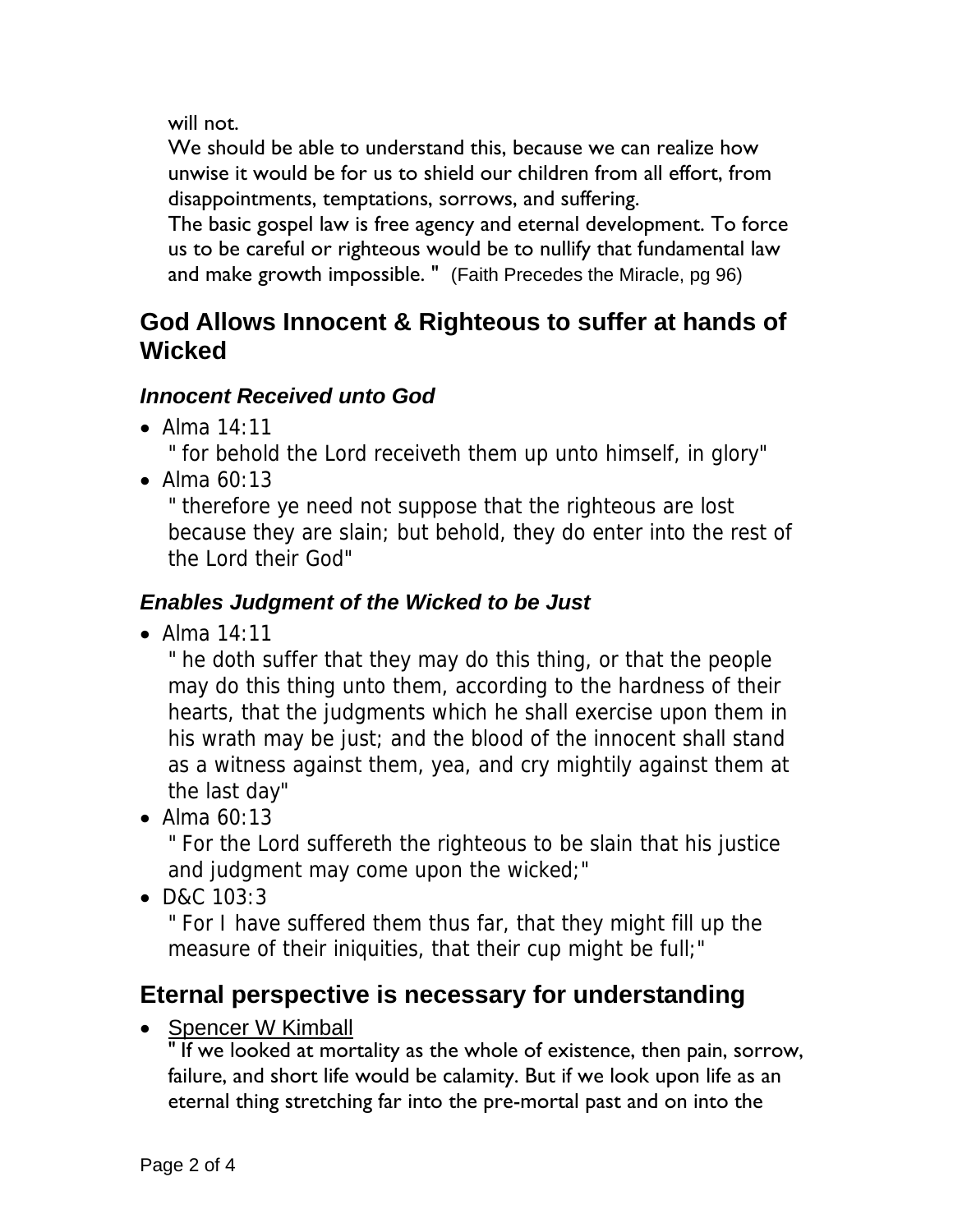eternal post-death future, then all happenings may be put in proper perspective." (Faith Precedes the Miracle, pg 96)

## **We learn through suffering**

### • Spencer W Kimball

" Being human, we would expel from our lives physical pain and mental anguish and assure ourselves of continual ease and comfort, but if we were to close the doors upon sorrow and distress, we might be excluding our greatest friends and benefactors. Suffering can make saints of people as they learn patience, long-suffering, and self-mastery. The sufferings of our Savior were part of his education." (Faith Precedes the Miracle, pg 96)

### • Spencer W Kimball

" Being human, we would expel from our lives physical pain and mental anguish and assure ourselves of continual ease and comfort, but if we were to close the doors upon sorrow and distress, we might be excluding our greatest friends and benefactors. Suffering can make saints of people as they learn patience, long-suffering, and self-mastery. The sufferings of our Savior were part of his education." (Faith Precedes the Miracle, pg 96)

### • Joseph F Smith

" God, doubtless, could avert war, prevent crime, destroy poverty, chase away darkness, overcome error, and make all things bright, beautiful and joyful. But this would involve the destruction of a vital and fundamental attribute in man—the right of agency. It is for the benefit of His sons and daughters that they become acquainted with evil as well as good, with darkness as well as light, with error as well as truth, and with the results of the infraction of eternal laws. Therefore he has permitted the evils which have been brought about by the acts of His creatures, but will control their ultimate results for His own glory and the progress and exaltation of His sons and daughters, when they have learned obedience by the things they suffer. The contrasts experienced in this world of mingled sorrow and joy are educational in their nature, and will be the means of raising humanity to a full appreciation of all that is right and true and good." (Teachings of Presidents of the Church: Joseph F. Smith, 283)